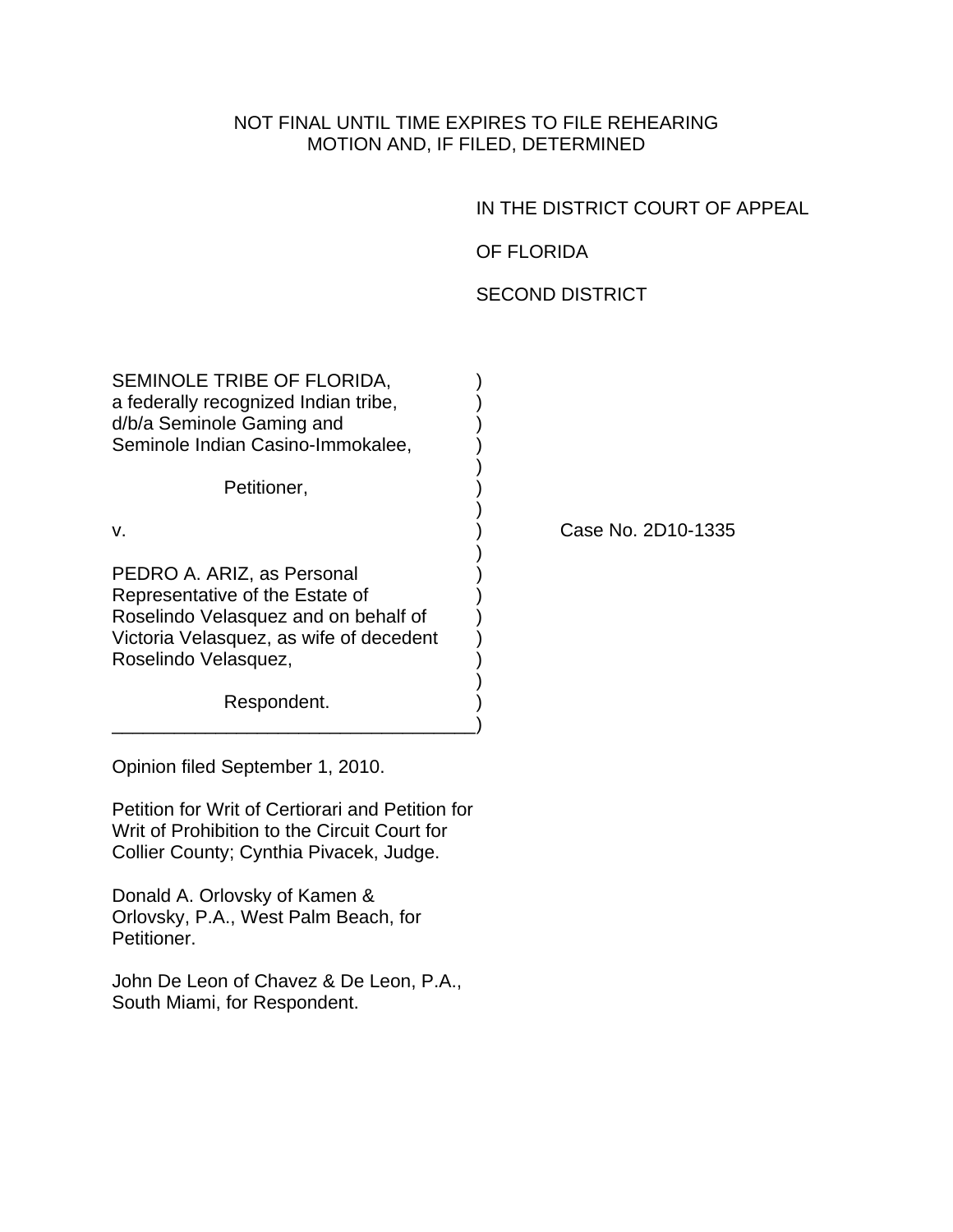MORRIS, Judge.

 The Seminole Tribe of Florida (Tribe) seeks (1) a writ of certiorari to review a nonfinal order of the trial court continuing the hearing on the Tribe's motion to dismiss a wrongful death action for lack of subject matter jurisdiction and allowing Victoria Velasquez, as the "presumptive personal representative" of the estate of Roselindo Velasquez, $1$  to conduct discovery on jurisdictional issues and (2) a writ of prohibition barring further proceedings by Velasquez and the trial court. We deny the petition for writ of certiorari but grant the petition for writ of prohibition barring further proceedings, finding that the trial court lacks subject matter jurisdiction.<sup>2</sup>

## **Background**

In April 2006, an employee of the Seminole Gaming and Seminole Indian

Casino-Immokalee struck and killed Roselindo Velasquez with his car as the decedent attempted to walk across CR 846 in Immokalee, Florida. On April 28, 2008, Victoria Velasquez, as the "presumptive personal representative" and wife of the decedent, filed a civil action seeking damages for the wrongful death of her husband, naming the Tribe as a defendant. Velasquez claims the Tribe is vicariously liable for her husband's

 $\overline{\phantom{a}}$  $1$ On June 23, 2010, this court ordered Victoria Velasquez to demonstrate her standing to bring the action below as the personal representative of the estate of Roselindo Velasquez. In response, Velasquez supplied this court with a certified copy of the letters of administration appointing Pedro A. Ariz as the personal representative. On July 22, 2010, on its own motion, this court substituted Pedro A. Ariz for Victoria Velasquez as the proper respondent in this action.

 $2$ This court cannot effectuate a substitution of parties in the circuit proceeding below but notes that Victoria Velasquez is not a proper party to the action. However, regardless of who the plaintiff below is, under the circumstances of this case, the Tribe remains immune, and therefore, the circuit court lacks jurisdiction.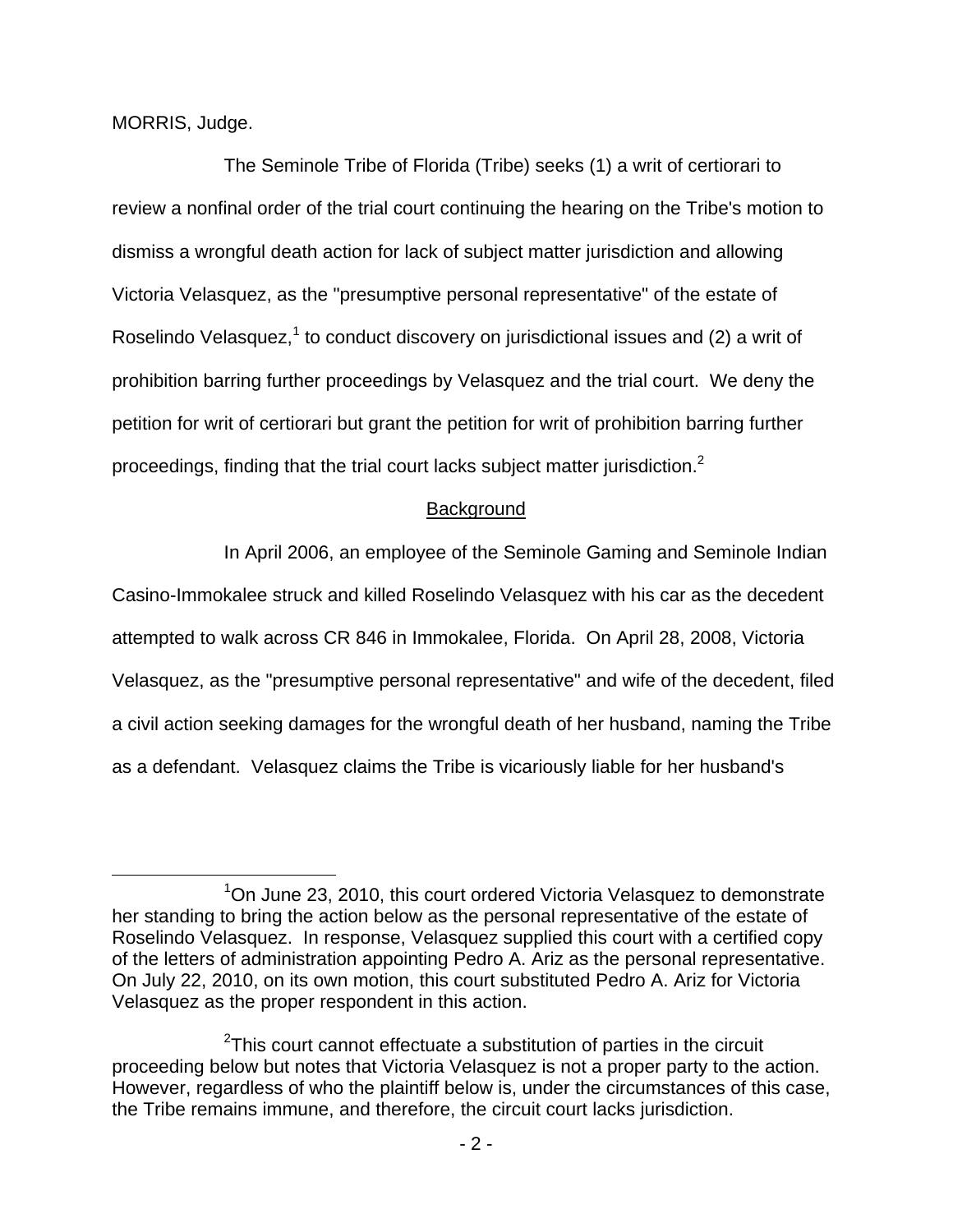death. $3$  The complaint was subsequently amended in February 2009, and in March 2009 the Tribe filed a motion to dismiss for lack of subject matter jurisdiction based upon the doctrine of tribal sovereign immunity.

The Tribe argues that it has tribal immunity under the Indian

Reorganization Act of 1934, 25 U.S.C. §§ 461-479; that it has not waived its immunity in

this matter; and that Congress has not abrogated the Tribe's immunity. In support of the

motion, the Tribe filed the affidavits of the tribal secretary and of a longstanding member

of the tribal council, along with copies of the Tribe's charter and Tribal Ordinance C-01-

95 (Tribal Ordinance). In response, Velasquez claims that when the Tribe entered into

the Seminole Tribe of Florida and State of Florida Gaming Compact (Compact) on

November 14, 2007, it waived its immunity.<sup>4</sup>

 $\overline{a}$ 

On February 24, 2010, almost a full year after the motion to dismiss was

filed, the trial court heard argument on the motion and entered an order permitting

Velasquez to conduct discovery limited to the issue of subject matter jurisdiction. The

court delayed making a determination on the Tribe's motion to dismiss.

<sup>3</sup>  $3$ Procedurally, this case is quite confusing. From the filings in the trial court, it appears that Alex Pickles was a security guard at the Seminole Casino Immokalee and was driving his own car home on his break to check on his wife at the time of this accident. Even if the Tribe lacked immunity, it is not obvious how it could be liable for this accident. Mr. Pickles is named as a defendant in the trial court but has not participated in this original proceeding. It is not clear from our record whether he has ever been served in the trial court proceeding. If he is a party in the trial court, nothing in our ruling today prevents an action against him as the owner and driver of the allegedly negligent vehicle.

<sup>&</sup>lt;sup>4</sup>Although not a proper party to this action, this court considered Velasquez's response to the Tribe's petition as Velasquez was the original respondent here and is the plaintiff below. However, as noted above, under the facts of this case, the Tribe is immune from suit and the circuit court lacks jurisdiction, regardless of whether Velasquez or the actual personal representative of the estate is the plaintiff below.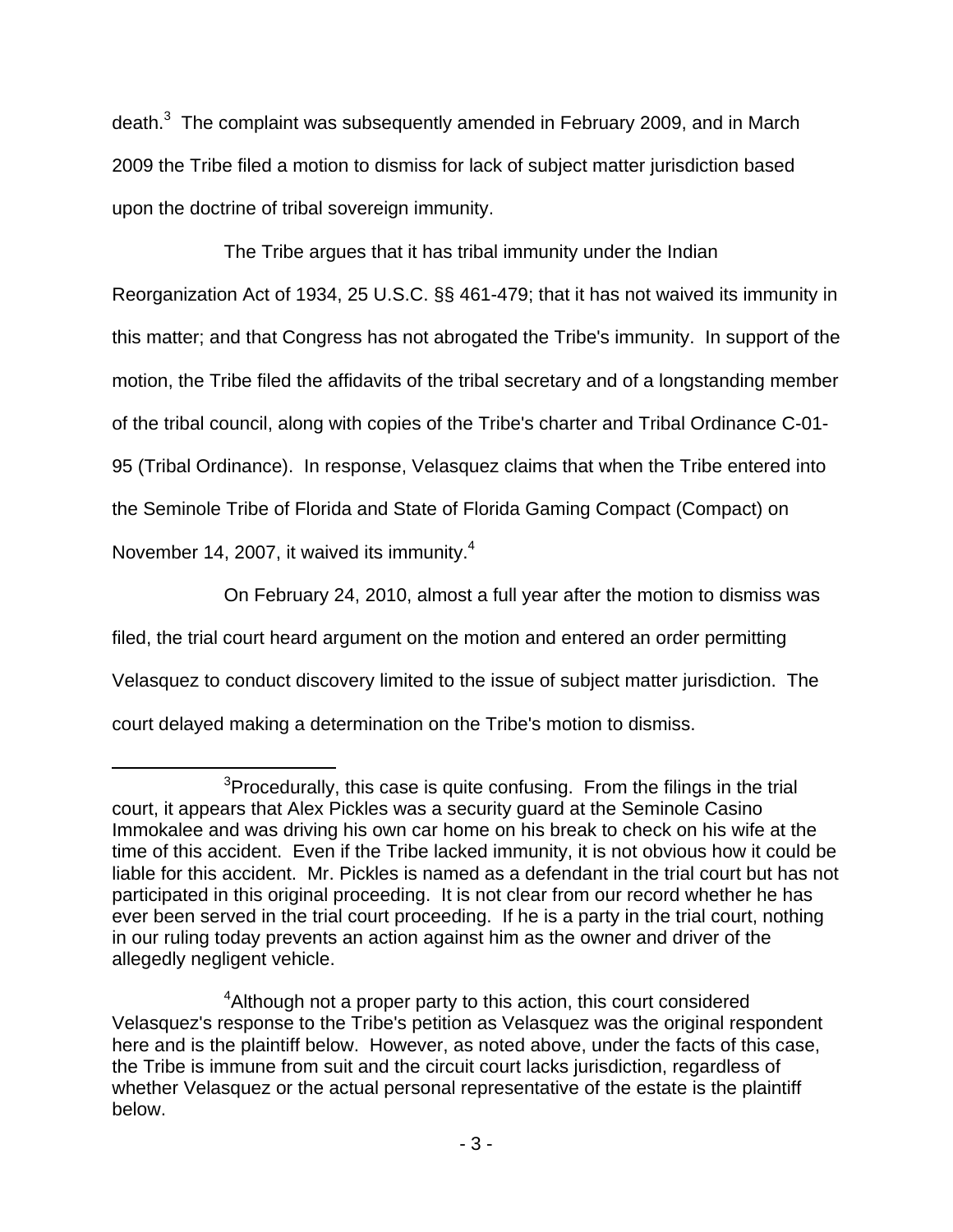## Analysis

 Florida law is clear that the Indian tribes are independent sovereign governments not subject to the civil jurisdiction of the courts of this state. See Houghtaling v. Seminole Tribe of Fla., 611 So. 2d 1235 (Fla. 1993) (discussing in detail federal and state legislative history and case law of sovereign immunity of Indian tribes). It is also well-established law in Florida that the Tribe is immune from suit brought by any third party in state or federal court without the clear and unequivocal consent of the Tribe or the clear and unequivocal consent of Congress. See Seminole Tribe of Fla. v. McCor, 903 So. 2d 353, 356 (Fla. 2d DCA 2005). Pursuant to the terms of the Tribal Ordinance, clear and unequivocal consent of the Tribe may only be established through a resolution duly enacted by the Tribal Council of the Seminole Tribe of Florida sitting in legal session. Any resolution purporting to waive sovereign immunity must include the purpose for the waiver and the extent to which the waiver applies. The consent of Congress must be express and may not arise from implication. **Id.** at 358 (citing Santa Clara Pueblo v. Martinez, 436 U.S. 49, 58 (1978)).

 Velasquez relies upon one section of the Compact, part VI, section D, paragraph five, to establish a limited waiver of immunity she argues is applicable. Part VI of the Compact is titled "Patron Dispute, Tort Claims; Prize Claims; Limited Consent to Suit," and section D is titled "Tort remedies for Patrons." Section D, including paragraph five, applies to patrons who claim "to have been injured in the area of the Facility where Covered Games are played." Patrons are defined as those people who are on the premises of a facility or who have entered the Tribe's lands for the purpose of playing authorized covered games. Compact, part III, § O. A facility is a building of the

- 4 -